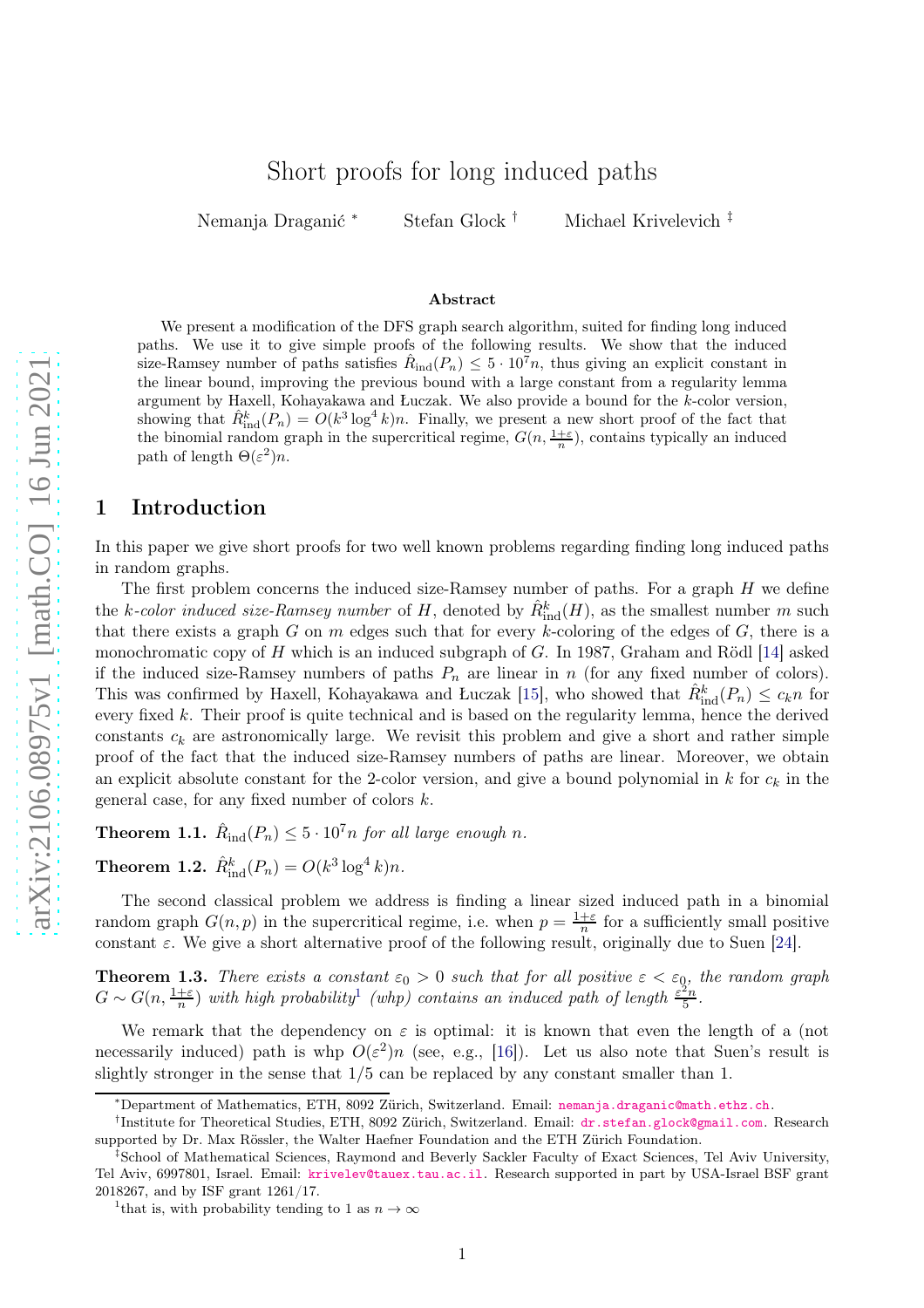We give some background on those two problems and prove the results above in Sections [3](#page-2-0) and [4.](#page-4-0) The common tool which we use in our proofs is a modified version of the Depth-first-search (DFS) graph search algorithm. By nature, DFS is very suitable for finding long paths in graphs. Our version is tailored for finding long *induced* paths, specifically in graphs with certain local density conditions, hence it comes in handy for applications in random graphs. We will first present the proof of Theorem [1.3,](#page-0-1) where the DFS algorithm is used directly in the random graph  $G(n, p)$ . Subsequently, in the proofs of Theorems [1.1](#page-0-2) and [1.2,](#page-0-3) we apply it in a monochromatic subgraph of a random graph. Throughout, we treat large numbers like integers whenever this has no effect on the argument.

# <span id="page-1-2"></span>2 DFS for induced paths

In the standard DFS algorithm, we explore the vertices one by one, always following one branch as far as possible, before we start backtracking. Given a graph  $G$ , the idea is to keep track of three sets of vertices  $U, T, S$ , where T is the set of unexplored vertices, S is the set of vertices whose exploration is complete, and the remaining vertices  $U$  are kept in a stack. At every step we look at the vertex u which is the last one added to U, and try to find a neighbor t of u in T. If we succeed, we move t to U, and if not, we move u to S. It is easy to see that the vertices in U contain a spanning path in  $G[U]$ . In our modified version of the DFS algorithm (described below), after finding t, we also check if t has any other neighbors in U except u, and if so, we move t to S. This ensures that U always spans an induced path in  $G$ , and makes the algorithm suitable for finding long induced paths in sparse expanders.

More precisely, our goal is the following. Given two graphs  $G'$ , G on the same vertex set and with  $G' \subseteq G$ , we want to find a long induced path in G, whose edges are all in G'. When  $G' = G$  this boils down to finding a long induced path in  $G'$ , but with the Ramsey question mentioned before in mind, it will be convenient for us to formulate the algorithm with two input graphs, so that in this specific instance,  $G'$  will be a monochromatic subgraph of the colored host graph  $G$ . In applications we usually run the algorithm up to a certain stage, and by analyzing it we conclude that the input graphs contain a suitable induced path.

The algorithm is a graph search algorithm which visits all the vertices in the following manner. As input, it receives graphs  $G' = (V, E')$  and  $G = (V, E)$  with  $E' \subseteq E$ , and an ordering  $\pi$  of V. The algorithm maintains four sets of vertices  $U, T, S_1$  and  $S_2$ . The set T is the set of unvisited vertices, S<sub>1</sub> and S<sub>2</sub> are the sets of discarded vertices, while  $U = V \setminus (T \cup S_1 \cup S_2)$  is the set of remaining vertices which are kept in a stack (the last vertex to enter  $U$  is the first to leave). At every stage of the algorithm U will induce a path in G with all edges belonging also to  $G'$ . In the beginning we set  $S_1 = S_2 = U = \emptyset$  and  $T = V$ , and we stop when  $U = T = \emptyset$ . The algorithm is carried out in rounds, and in each round we proceed as follows.

### Beginning of round

- <span id="page-1-3"></span>1. If U is empty, we take the first vertex in T according to  $\pi$ , remove it from T and push it to U.
- 2. Otherwise, let u be the last vertex pushed to U. Now we query T for vertices  $t \in T$  such that  $(u, t)$  is an edge in E', by scanning T according to the ordering  $\pi$ . We have one of the following scenarios, given by Steps [3](#page-1-0) and [4.](#page-1-1)
- <span id="page-1-0"></span>3. If an appropriate t is found, query  $U \setminus \{u\}$  for vertices adjacent to t in G.
	- (a) If all the answers are negative, remove  $t$  from  $T$  and push it to  $U$ .
	- (b) If we get a positive answer, remove t from T and add it to  $S_2$ .
- <span id="page-1-1"></span>4. If no such t is found, remove u from U and add it to  $S_1$ .

#### End of round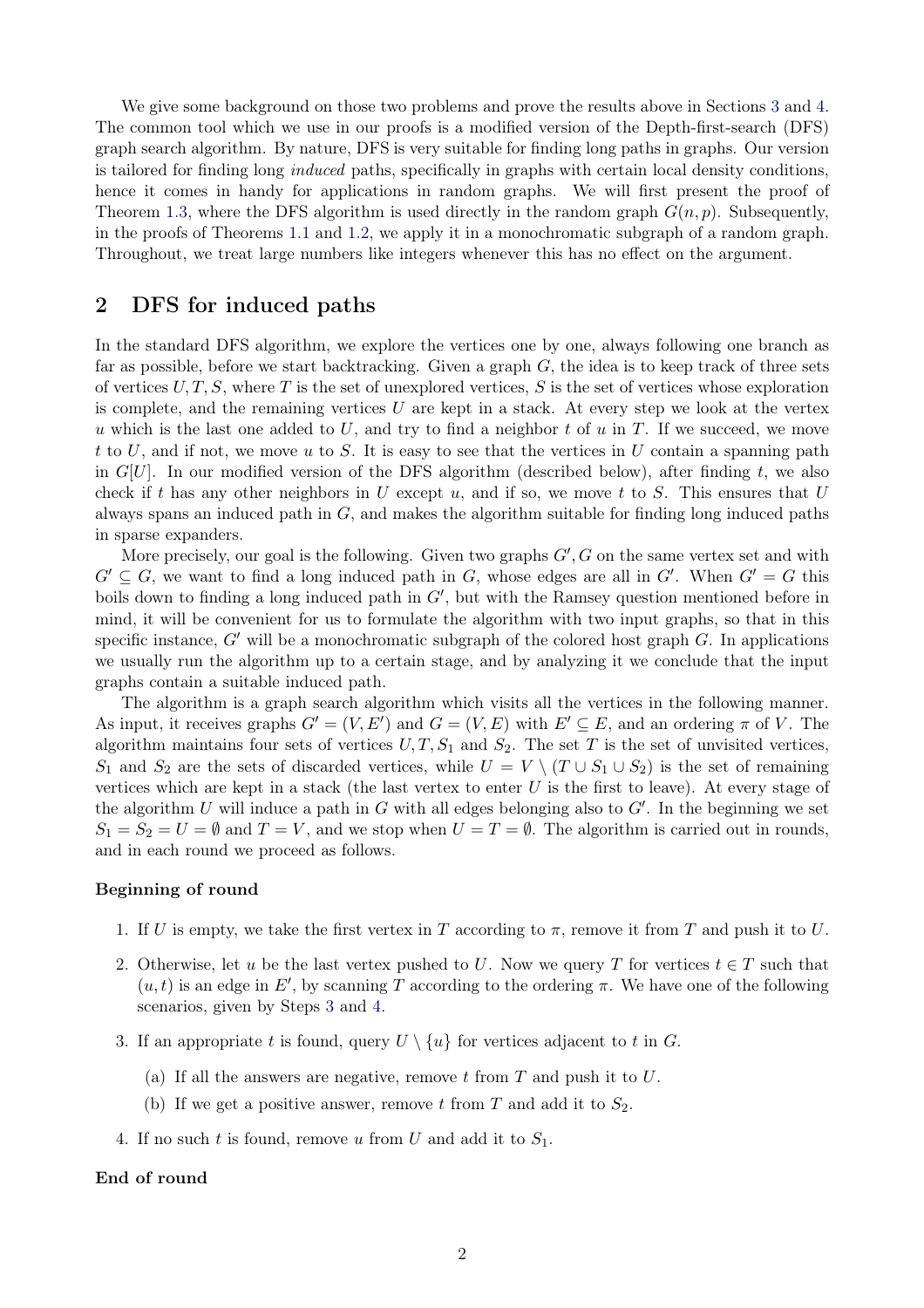In order to explore all pairs of vertices in the graph, for technical reasons, we also query all the pairs in V which were not queried before for being in  $G'$ . This completes the algorithm.

<span id="page-2-1"></span>The following properties of the algorithm will play an important role in analyzing it in the sections that follow.

- <span id="page-2-2"></span>(A) At every point all pairs between  $S_1$  and T have been queried, and none of them is in  $E'$ .
- <span id="page-2-4"></span>(B) Every time we enter Step [3,](#page-1-0) the size of  $U \cup S_1 \cup S_2$  increases by 1, and it never decreases.
- <span id="page-2-3"></span>(C) At every point the number of edges in  $G[U \cup S_1 \cup S_2]$  is at least  $2|S_2|$ .
- (D) At every point of the algorithm, U induces a path in G with all its edges being also in  $G'$ .

Properties  $(A)$ ,  $(B)$  and  $(D)$  hold for immediate reasons, while  $(C)$  holds since every vertex which lands in  $S_2$  has at least two neighbors in G in the current U, and all the vertices in this current U either stay at U or go to  $S_1$ .

Now we give a result which shows that given two graphs  $G' \subseteq G$ , if G satisfies a local density condition, and G' has a certain expansion property, then G' contains a long path induced in G. It follows from analyzing our modified DFS algorithm, and it will be used to prove our Ramsey results.

<span id="page-2-6"></span>**Theorem 2.1.** Let  $G, G'$  be graphs on the same vertex set with  $G' \subseteq G$ , and let  $s_1, s_2$  and  $\ell$  be *positive integers such that for every set of vertices* S *the following hold:*

- *If*  $|S| < s_1 + s_2 + \ell$  *then*  $|E(G[S])| < 2s_2$ ;
- If  $|S| = s_1$  then  $|N_{G'}(S)| \ge s_2 + \ell^2$  $|N_{G'}(S)| \ge s_2 + \ell^2$  $|N_{G'}(S)| \ge s_2 + \ell^2$ .

 $I_f |V(G)| \geq \ell + s_1 + s_2$  *then*  $G'$  *contains a path of length*  $\ell$  *which is an induced path in*  $G$ *.* 

**Proof.** In order to find the path, we run the algorithm described above with input graphs  $G'$  and G, with an arbitrary ordering of their vertices  $\pi$ . Let us show that at the first point when either  $|S_1| = s_1$  or  $|S_2| = s_2$ , U induces a path of length  $\ell$  (observe that such a point exists by the lower bound on  $|V(G)|$ ). By [\(D\),](#page-2-3) U always induces a path in G and all edges in the path are in  $G'$ ; so this would give us precisely the path from the statement. Suppose for the sake of contradiction that  $|U| \leq \ell$ .

First, assume that  $|S_2| = s_2$  (but  $|S_1| < s_1$ ) at the observed time. Then, by Property [\(C\)](#page-2-4) it holds that  $|E(G[U \cup S_1 \cup S_2])| \geq 2|S_2| = 2s_2$ , a contradiction with  $|U \cup S_1 \cup S_2| < s_1 + s_2 + \ell$  and our first assumption (on  $G$ ).

Now, if actually  $|S_1| = s_1$  (but  $|S_2| < s_2$ ), by our second assumption (on G') we have that  $|N_{G'}(S_1)| \geq s_2 + \ell$ . But note that by Property [\(A\)](#page-2-1) of the algorithm it holds that  $N_{G'}(S_1) \subseteq S_2 \cup U$ <br>and hence  $|N_{G'}(S_1)| < s_2 + \ell$  a contradiction. This completes the proof and hence  $|N_{G'}(S_1)| < s_2 + \ell$ , a contradiction. This completes the proof.

# <span id="page-2-0"></span>3 Long induced paths in the supercritical regime

In this section, we prove Theorem [1.3.](#page-0-1) Determining the order of a largest induced path/tree in a random graph is a well-known problem with a long history [\[7,](#page-7-3) [9,](#page-7-4) [10,](#page-7-5) [11,](#page-7-6) [12,](#page-7-7) [13,](#page-7-8) [20,](#page-8-1) [22,](#page-8-2) [23,](#page-8-3) [24\]](#page-8-0). Frieze and Jackson [\[12\]](#page-7-7) showed that for every sufficiently large d, there exists a constant  $\alpha(d) > 0$  such that whp the random graph  $G(n, d/n)$  contains an induced path of length  $\alpha(d)n$ . Łuczak [\[22\]](#page-8-2) and independently Suen [\[24\]](#page-8-0) showed that one can take  $\alpha(d) \sim \frac{\log d}{d}$  $\frac{ga}{d}$  as  $d \to \infty$ . This is optimal up to a factor 2, as can be seen by a simple first moment calculation. Recently, the authors [\[4\]](#page-7-9) obtained this "missing" factor in the lower bound, thus showing that whp the length of a longest induced path is asymptotically  $\frac{2n}{d} \log d$ .

Here, we consider the case when d is close to 1 (the so-called supercritical regime). Łuczak  $[22]$ and Suen [\[24\]](#page-8-0) also showed that for any constant  $d > 1$  whp there is an induced path of linear length,

<span id="page-2-5"></span> $^{2}N_{G'}(S)$  denotes the *external* neighborhood, that is, the set of vertices outside S which have a neighbor in S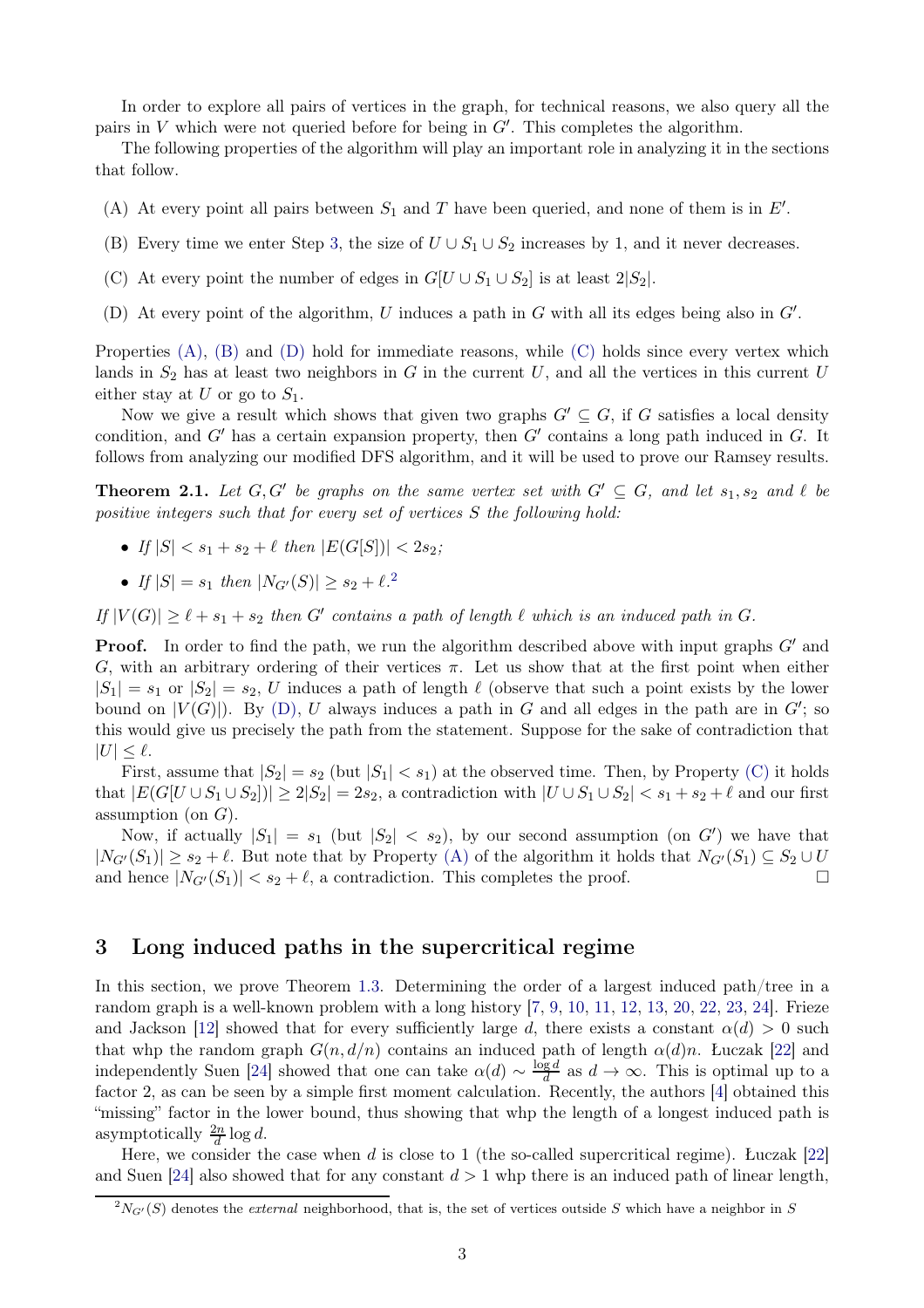thus answering a question of Frieze and Jackson [\[12\]](#page-7-7). In particular, Suen [\[24\]](#page-8-0) showed that one can take  $\alpha(d)$  to be any constant smaller than  $d^{-1} \int_1^d \frac{1-y(\xi)}{\xi} d\xi$ , where  $y(\xi)$  is the smallest positive root of  $y = e^{\xi(y-1)}$ . From this, one can derive Theorem [1.3.](#page-0-1)

Our goal here is to present a simple proof of this result. We will need the following (rather standard) definition, which helps us quantify how far the components of a graph are from being trees.

**Definition 3.1.** For a connected graph G, define the *excess* of G as  $exc(G) = |E(G)| - |V(G)| + 1$ . If G has more than one connected component then let  $exc(G)$  be the sum of the excesses of each of its components.

The excess of a random graph in the supercritical regime typically comes overwhelmingly from the excess of its giant component, while the typical size of the giant component in terms of number of edges and number of vertices is well understood. We will use the following lemma (see, for example [\[3\]](#page-7-10)).

**Lemma 3.2.** *There exists a constant*  $\varepsilon_0 > 0$  *such that for all positive*  $\varepsilon < \varepsilon_0$ *, for the random graph*  $G \sim G(n, \frac{1+\varepsilon}{n})$  *it holds whp that*  $exc(G) \leq \varepsilon^3 n$ .

We are now ready to prove Theorem [1.3.](#page-0-1) The argument follows closely that of Krivelevich and Sudakov [\[19\]](#page-8-4) in the non-induced case. One key idea is to construct the random graph "on the fly" while the DFS algorithm is executed. The source of randomness is a sequence of independent Bernoulli random variables which is used to answer the queries made by the algorithm. We use the same notation as in Section [2.](#page-1-2)

**Proof of Theorem [1.3.](#page-0-1)** We will run the algorithm defined in the previous section with  $G' = G$ and an arbitrary ordering of the vertices  $\pi$ . We feed the algorithm with a sequence of i.i.d. random variables  $\{X_i\}_{i\in\mathbb{N}}$  which follow a Bernoulli distribution with mean  $p = \frac{1+\varepsilon}{n}$  $\frac{+ \varepsilon}{n}$ , where  $N = \binom{n}{2}$  $\binom{n}{2}$ , so that the *i*-th *new query* of the algorithm is answered positively when  $X_i = 1$ , and otherwise negatively. By new query, we mean a query made to a pair which has not yet been queried before (as in the third step we might query an already exposed pair, and there we just take its previous answer). Therefore, the explored graph obviously follows the distribution of  $G(n, p)$ , so our problem boils down to studying the properties of the random sequence  $\{X_i\}_{i\in N}$ .

First, let us show that the number of vertices in  $S_2$  is always at most the excess of G. Each vertex in  $S_2$ , before leaving T, was adjacent to at least two vertices on the path induced by U, so it contributes at least one to the excess of  $G$ , as it adds one vertex but at least two edges to its own connected component. Crucially, notice that the sets of contributing edges for each vertex  $S_2$  are disjoint, as the at least two neighboring vertices in U are never added to  $S_2$ . Since whp  $exc(G) \leq \varepsilon^3 n$ , we have the same bound on  $|S_2|$  whp.

Suppose for the sake of contradiction that we always have  $|U| \leq \frac{\varepsilon^2 n}{5}$  $\frac{z_n}{5}$ . For the analysis of the algorithm, we will focus on the pairs  $(u, t)$  which were queried when u was in U and t was in T, i.e. the pairs queried in Step [2](#page-1-3) of the algorithm. Let us show that whp at the point when we queried  $N_0 := \frac{\varepsilon n^2}{2}$  pairs of this type<sup>[3](#page-3-0)</sup>, then U is of size at least  $\frac{\varepsilon^2 n}{5} + 1$ , which would mean we are done by  $(D)$ .

Now, we observe that when we have queried  $N_0$  pairs of the mentioned type, then  $|S_1 \cup S_2| < n/3$ ; if this is not the case, then at some point before we must have had  $|S_1 \cup S_2| = n/3$ . Since  $|T| =$  $n - |S_1| - |S_2| - |U| > n/2$ , by [\(A\)](#page-2-1) we have queried more than  $|T||S_1| > |T|(n/3 - \varepsilon^3 n) > n^2/10$ pairs of the observed type, which is larger than  $N_0$ , a contradiction. So  $|S_1 \cup S_2| < n/3$ .

When we queried precisely  $N_0$  of our pairs (in Step [2\)](#page-1-3), the expected number of positive answers among them is  $\frac{\varepsilon(1+\varepsilon)n}{2}$ , hence, using Chernoff bounds we whp get at least  $\frac{\varepsilon(1+\varepsilon)n}{2} - n^{2/3}$  edges among the queried pairs, and hence at least this many vertices in  $U \cup S_1 \cup S_2$ , thanks to Property [\(B\).](#page-2-2)

<span id="page-3-0"></span><sup>&</sup>lt;sup>3</sup>Observe that we can assume that at some point we query  $N_0$  pairs of the mentioned type. Indeed, when say  $|T| = n/2$ , by [\(A\),](#page-2-1) we queried at least  $|T||S_1| = \frac{n}{2}(\frac{n}{2} - |S_2| - |U|) > \frac{n^2}{8}$  $\frac{1}{8}$  such pairs.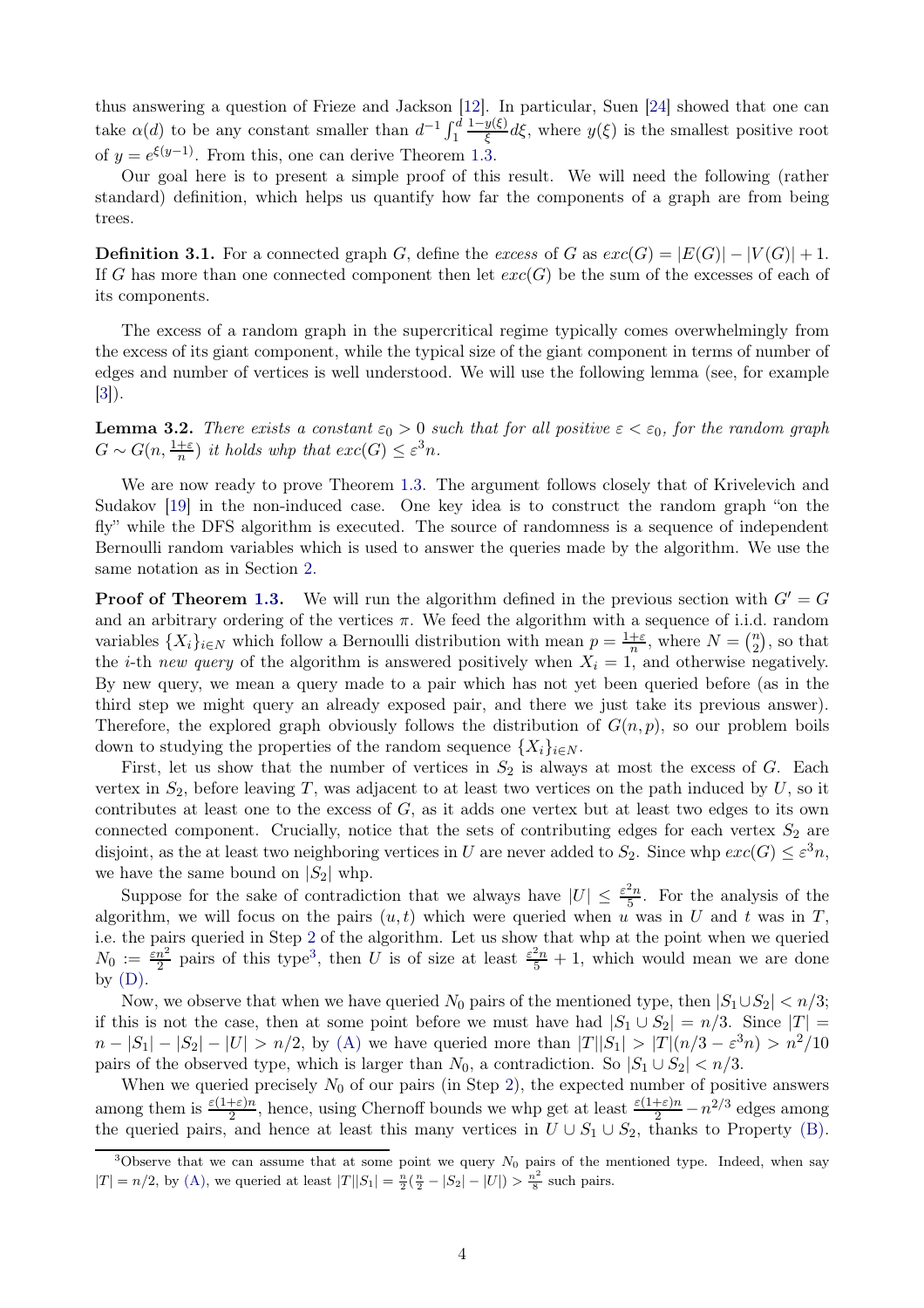By [\(A\)](#page-2-1) we have at least  $|S_1||T| = |S_1|(n - |S_1| - |S_2| - |U|)$  queried pairs of the observed type, so we have:

$$
N_0 \ge |S_1| \left( n - \varepsilon^3 n - \frac{\varepsilon^2 n}{5} - |S_1| \right)
$$
  
\n
$$
\ge \left( \frac{\varepsilon (1 + \varepsilon) n}{2} - n^{2/3} - \frac{\varepsilon^2 n}{5} - \varepsilon^3 n \right) \left( n - \frac{\varepsilon (1 + \varepsilon) n}{2} + n^{2/3} \right)
$$
  
\n
$$
> \frac{\varepsilon n^2}{2} + \frac{\varepsilon^2 n^2}{20} - O(\varepsilon^3) n^2
$$

(where the second inequality uses  $|S_1| < n/3$ , so the product grows with  $|S_1|$ ), contradicting the assumption on  $N_0$  for all small enough  $\varepsilon > 0$  which completes the proof assumption on  $N_0$  for all small enough  $\varepsilon > 0$ , which completes the proof.

# <span id="page-4-0"></span>4 Induced size-Ramsey number of paths

The size-Ramsey number of H, denoted by  $\hat{R}(H)$ , is the smallest number m such that there exists a graph G on m edges with the property that for every 2-coloring of the edges of  $G$ , there is a monochromatic copy of  $H$  in  $G$ . This notion was introduced by Erdős, Faudree, Rousseau and Schelp [\[8\]](#page-7-11), and over the past few decades there has been a lot of research devoted to studying this and other related Ramsey functions. One of the classical problems posed by Erdős was to determine the order of magnitude of  $\hat{R}(P_n)$ , and he actually conjectured that  $\frac{\hat{R}(P_n)}{n} \to \infty$ , which was disproved by Beck [\[2\]](#page-7-12) who showed  $\hat{R}(P_n) = O(n)$ . Since then, there has been a series of papers concerned with giving more precise bounds on  $\hat{R}(P_n)$ ; for lower bounds see [\[1,](#page-7-13) [2,](#page-7-12) [3,](#page-7-10) [6\]](#page-7-14), and for upper bounds see [\[2,](#page-7-12) [3,](#page-7-10) [5,](#page-7-15) [6,](#page-7-14) [21\]](#page-8-5). The current records for lower and upper bounds are given by Bal and DeBiasio [\[1\]](#page-7-13), and by Dudek and Prałat [\[6\]](#page-7-14), respectively:

$$
(3.75 + o(1))n \leq \hat{R}(P_n) \leq 74n.
$$

For the k-color version of the size-Ramsey number of paths, almost tight asymptotic bounds are known in terms of  $k$  [\[5,](#page-7-15) [6,](#page-7-14) [17,](#page-8-6) [18\]](#page-8-7):

$$
\Omega(k^2)n \le \hat{R}^k(P_n) \le O(k^2 \log k)n.
$$

Concerning the induced size-Ramsey number of paths, Haxell, Kohayakawa and Łuczak [\[15\]](#page-7-1) showed that  $\hat{R}_{ind}^k(P_n)$  is linear for any fixed k, but no reasonably small constant can be extracted from their proof even if  $k = 2$ , as it relies on the regularity lemma.<sup>[4](#page-4-1)</sup> We improve upon this considerably, showing that  $\hat{R}_{ind}^2(P_n) \leq 5 \cdot 10^7 n$  and  $\hat{R}_{ind}^k(P_n) \leq O(k^3 \log^4 k) n$ . As in previous proofs, our "host graph" will be a sparse random graph  $G(n, c/n)$ , where c is a sufficiently large constant. We have already seen in the last section that whp there is an induced path of linear length. The additional challenge here is to guarantee such a path even if an adversary may delete half of the edges, say. Fortunately, the DFS algorithm presented in Section [2](#page-1-2) is very robust and does not require the full randomness of the host graph, but performs well in "locally sparse" graphs with a mild expansion property (cf. Theorem [2.1\)](#page-2-6). After a simple cleaning step, we can always guarantee such a pseudorandom graph in the densest color class. Hence, our results are density-type results, i.e. we prove that a subset of edges forming an appropriate percentage of the whole graph contains a long path induced in the host graph.

### 4.1 The two-color result

We first show a simple lemma which collects several useful properties of a random graph with parameters tailored for the proof of Theorem [1.1.](#page-0-2)

<span id="page-4-1"></span><sup>&</sup>lt;sup>4</sup>On the other hand, their argument actually gives the stronger result that  $\hat{R}^k_{\text{ind}}(C_n) = O(n)$  for any fixed k.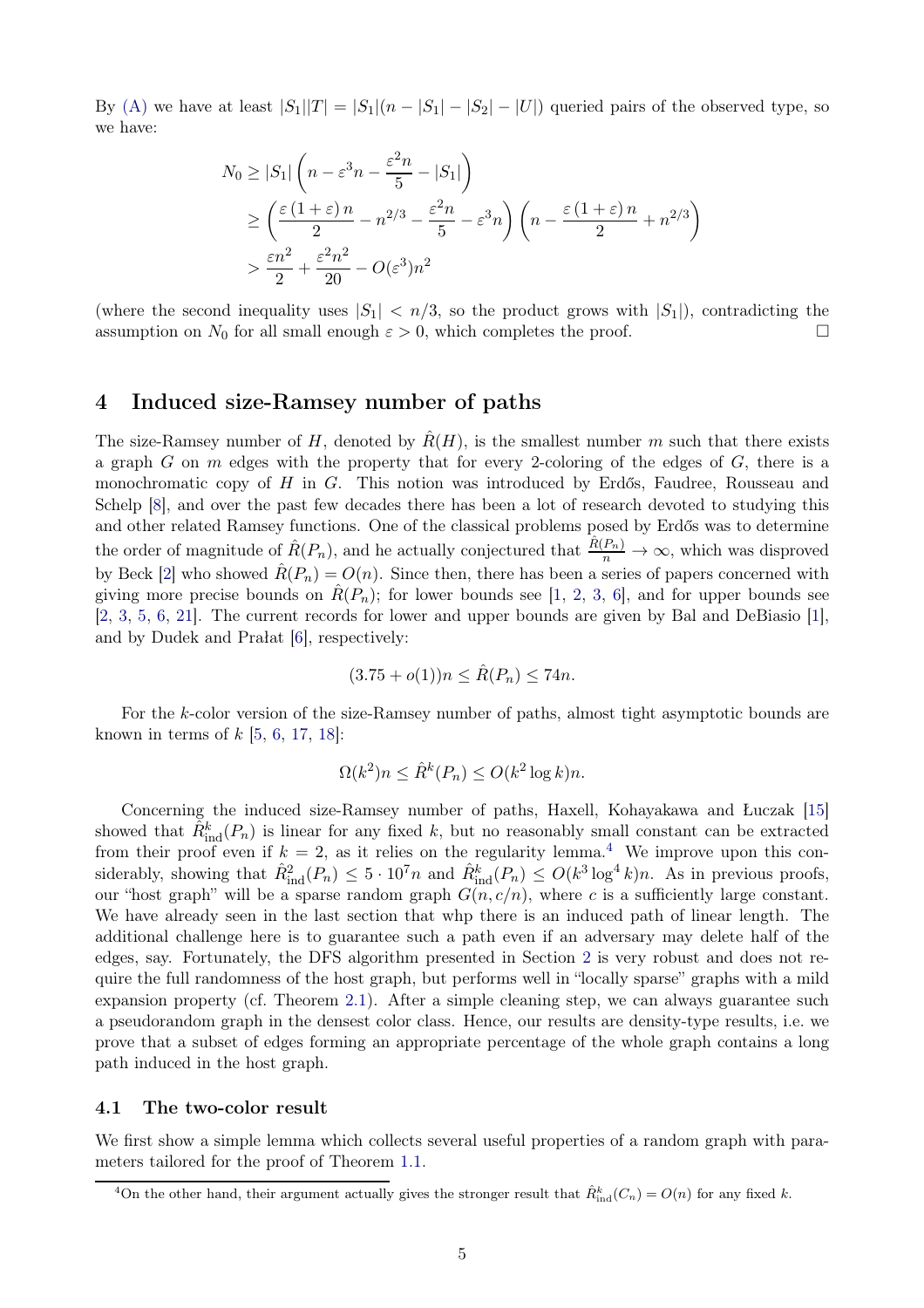<span id="page-5-0"></span>Lemma 4.1. *Let*  $G ∼ G(n, 64/n)$ *. Then*  $G$  *has the following properties whp.* 

- 1. Every vertex set *S* of size at most  $\frac{196n}{10^7}$  spans less than  $\frac{12}{7}|S|$  edges.
- 2. Every two disjoint vertex sets  $S, T$  of sizes  $|S| = \frac{21n}{10^7}$  and  $|T| \le \frac{175n}{10^7}$  satisfy  $e(S, T) < \frac{95}{7}$  $\frac{35}{7}$ |S|.
- *3.* G has  $(1+o(1))32n$  *edges and*  $\Theta(n)$  *isolated vertices.*

#### Proof.

1. Let  $p = 64/n$  and let  $t = \frac{196n}{1070}$ . We bound the probability of the existence of a set S of size at most t which spans at least  $\frac{12}{7}$  |S| edges by using the following simple union bound

$$
\sum_{i \le t} \binom{n}{i} \binom{\binom{i}{2}}{\frac{12}{7}i} \cdot p^{\frac{12}{7}i} \le \sum_{i \le t} \left(\frac{en}{i}\right)^i \cdot \left(\frac{7eip}{24}\right)^{\frac{12}{7}i} = \sum_{i \le t} \left[\frac{en}{i} \cdot \left(\frac{7 \cdot 64ei}{24n}\right)^{\frac{12}{7}}\right]^i
$$

$$
\le \sum_{i \le t} \left[2280\left(\frac{i}{n}\right)^{\frac{5}{7}}\right]^i.
$$

The part of the sum for  $i < \sqrt{n}$  is dominated by  $\sum_{i \leq \sqrt{n}} \left( \frac{1}{n^{1/2}} \right)$  $n^{1/4}$  $i \rightarrow 0$ . Otherwise, the *i*-th summand is bounded by  $\left(2280\left(\frac{196}{10^7}\right)^{5/7}\right)^i < 0.99^i = o(1/n)$ , which finishes the proof.

2. We again use a union bound, now over all disjoint S and T of sizes  $s = \frac{21n}{10^7}$  and  $t = \frac{175n}{10^7}$ respectively (note that it suffices to consider sets T of size exactly  $t$ ). We get that the probability of a bad outcome is at most

$$
\binom{n}{s}\binom{n}{t}\binom{ts}{95s/7}p^{95s/7} \le \left(\frac{10^7ne}{21n}\right)^{\frac{21n}{10^7}} \left(\frac{10^7ne}{175n}\right)^{\frac{175n}{10^7}} \left(\frac{7\cdot 175ne}{95\cdot 10^7}\right)^{95s/7} \left(\frac{64}{n}\right)^{95s/7}
$$

$$
= \left[\left(\frac{10^7e}{21}\right)^{\frac{21}{10^7}} \left(\frac{10^7e}{175}\right)^{\frac{175}{10^7}} \left(\frac{1225e\cdot 64}{95\cdot 10^7}\right)^{\frac{95\cdot 21}{7\cdot 10^7}}\right]^n < (1-10^{-7})^n.
$$

3. These are standard facts, so we omit the proofs.

$$
\Box
$$

**Proof of Theorem [1.1.](#page-0-2)** We will show that for large enough n we have that  $\hat{R}_{ind}(P_{7n/107}) \leq$  $(1+o(1))32n$ , which gives  $\hat{R}_{\text{ind}}(P_n) \leq 5 \cdot 10^7 n$ .

For large enough  $n$ , let  $G$  be a fixed graph on  $n$  vertices which satisfies all the properties given by Lemma [4.1.](#page-5-0) Let  $\ell = \frac{7n}{10^7}$ ,  $s_1 = 3\ell$ , and  $s_2 = 24\ell$ ; these are the parameters which we will use when applying Theorem [2.1.](#page-2-6)

Consider an arbitrary 2-coloring of  $G$  and let  $G_1$  be the subgraph induced by the majority color (and containing no isolated vertices); note that  $G_1$  is of order at most  $(1 - \varepsilon)n$  for some fixed  $\varepsilon > 0$ , and has at least  $(1-o(1))16n$  edges. Let G' be the graph obtained from  $G_1$  by successively removing vertices of degree at most 16, for as long as there are such vertices.  $G'$  is not empty, as otherwise  $G_1$ contains at most  $(1-\varepsilon)16n$  edges. Furthermore, we have that  $|E(G')|\geq \delta(G')|V(G')|/2\geq \frac{17}{2}$  $\frac{17}{2}|V(G')|,$ so by Property 1 of Lemma [4.1](#page-5-0) we have that  $|V(G')| > \frac{196n}{10^7} = \ell + s_1 + s_2$ .

We will apply Theorem [2.1](#page-2-6) to the graphs  $G'$  and  $G[V(G')]$ . Notice that Property 1 from Lemma [4.1](#page-5-0) translates directly to the first condition of Theorem [2.1;](#page-2-6) let us now show that the second condition is also satisfied. Suppose towards a contradiction that there is a set  $S \subseteq V(G')$  such that  $|S| = s_1 = \frac{21n}{10^7}$  and  $|N_{G'}(S)| < s_2 + \ell = \frac{175n}{10^7}$ . Note that

$$
e_G(S, N_{G'}(S)) \ge \delta(G')|S| - 2 \cdot e_{G'}(S) \ge 17|S| - 2\frac{12}{7}|S| \ge \frac{95}{7}|S|,
$$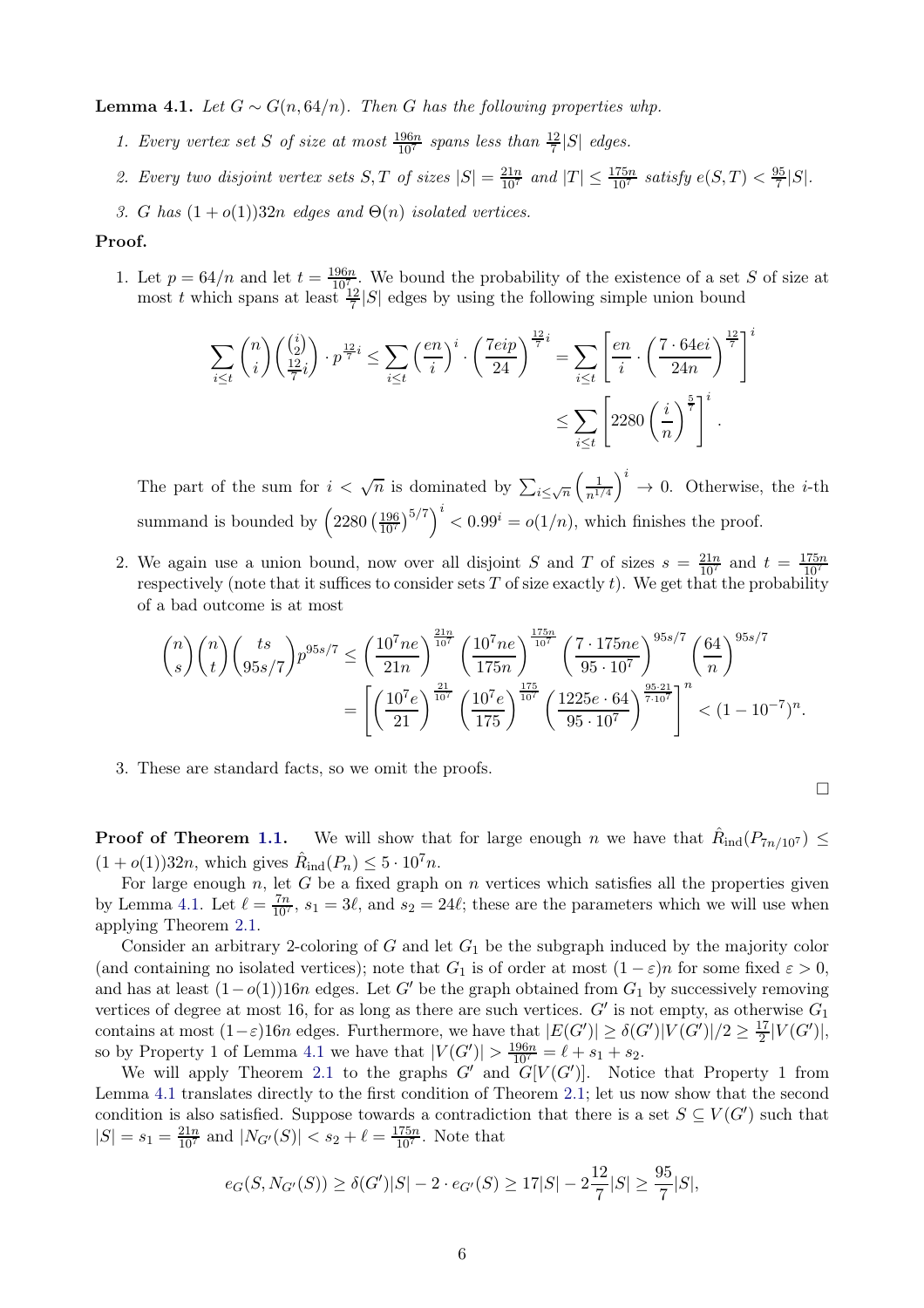where the second inequality follows from Property 1; this gives a contradiction with Property 2 applied to the sets S and  $N_{G'}(S)$ . So we can apply Theorem [2.1,](#page-2-6) and find the required monochromatic path in G', which is induced in G. Since G has at most  $(1 + o(1))32n$  edges, and we can always find an induced path of length  $\ell = \frac{7n}{10^7}$  in any 2-coloring of  $E(G)$ , this gives the required bound on  $R_{\rm ind}(P_{7n/10^7}).$  $\text{ind}(P_{7n/10^7})$ .

### 4.2 The multicolor result

In this section we again show an auxiliary lemma about random graphs with certain parameters, which is then used to prove Theorem [1.2.](#page-0-3)

<span id="page-6-0"></span>**Lemma 4.2.** *There exists*  $c > 100$  *such that for all*  $k \geq e^{13}$  *the following holds whp for*  $G \sim$  $G(kn, \frac{c \log k}{n})$ .

- 1. Every vertex set S of size at most  $\frac{2n}{c^3k \log^2 k}$  spans less than  $\frac{2\log k}{\log k+2}|S|$  edges.
- 2. Every two vertex sets  $S, T$  of sizes  $|S| = \frac{n}{c^3 k \log^3 k}$  and  $|T| \leq \frac{2n}{c^3 k \log^2 k}$  satisfy  $e(S, T) < 8|S| \log k$ .
- *3. G has*  $(\frac{1}{2} + o(1))cnk^2 \log k$  *edges.*

**Proof.** We choose c to be a large enough constant not depending on  $k$ .

1. Let  $t = \frac{2n}{c^3 k \log^2 k}$  and let  $\alpha = \frac{2 \log k}{\log k + 2} > \frac{5}{3}$  and note that  $\alpha < 2$ , and let  $p = \frac{c \log k}{n}$  $\frac{\log \kappa}{n}$ . As before, we bound the probability of the existence of a set S of size at most t which spans at least  $\alpha|S|$ edges:

$$
\sum_{i \le t} \binom{kn}{i} \binom{\binom{i}{2}}{\alpha i} \cdot p^{\alpha i} \le \sum_{i \le t} \left(\frac{ekn}{i}\right)^i \cdot \left(\frac{eip}{2\alpha}\right)^{\alpha i} = \sum_{i \le t} \left[\frac{ekn}{i} \cdot \left(\frac{cei \log k}{2\alpha n}\right)^{\alpha}\right]^i
$$
  

$$
\le \sum_{i \le t} \left[10c^2k \log^2 k \left(\frac{i}{n}\right)^{\alpha - 1}\right]^i \le \sum_{i \le t} \left[10c^2k \log^2 k \left(\frac{2}{c^3k \log^2 k}\right)^{1 - \frac{4}{\log k}}\right]^i.
$$

The part of the sum for  $i < \sqrt{n}$  we crudely bound by  $\sum_{i \leq \sqrt{n}} \left( \frac{1}{n^{1/2}} \right)$  $n^{1/4}$  $i \rightarrow 0$ , by looking at the penultimate sum above and using the bound on i and  $\alpha > \frac{5}{3}$ . For the remaining part of the sum, the *i*-th summand is bounded by  $\left(\frac{1}{2}\right)$  $\frac{1}{2}$ )<sup>*i*</sup> =  $o(1/n)$  since  $1 - \frac{4}{\log k} > 2/3$  and *c* is large enough, which finishes the proof.

2. Using a union bound over all disjoint S and T of sizes  $s = \frac{n}{c^3 k \log^3 k}$  and  $t = \frac{2n}{c^3 k \log^2 k}$  respectively, we get that the probability of a bad outcome is at most

$$
\binom{kn}{s}\binom{kn}{t}\binom{ts}{8s\log k}p^{8s\log k} \le \left(\frac{ekn}{t}\right)^{2t}\left(\frac{et}{8\log k}\right)^{4t}\left(\frac{c\log k}{n}\right)^{4t} = \left(\frac{c^2e^3kt}{2^6n}\right)^{2t} \to 0.
$$

 $\Box$ 

3. This is a standard fact, so we omit the proof.

**Proof of Theorem [1.2.](#page-0-3)** Obviously, we can assume that k is large enough, so let  $k \ge e^{13}$ . The proof will follow from the previous lemma and Theorem [2.1,](#page-2-6) along the lines of the proof of Theorem [1.1,](#page-0-2) by using the parameters  $\ell = s_1 = \frac{n}{c^3 k \ln n}$  $\frac{n}{c^3k\log^3k}$  and  $s_2 = \frac{n}{c^3k\log^3k}$  $\frac{n}{c^3k\log^2 k}$ . Indeed, let c be given by Lemma [4.2,](#page-6-0) now fix any  $k \ge e^{13}$  and let n be large enough such that there exists a graph G on kn vertices which has the three properties given by the previous lemma.

Fix any k-coloring of the edges of  $G$ , and let  $G_1$  be the graph induced by the densest color class. Notice that  $G_1$  has at least  $ckn \log k/4$  edges, so the average degree in  $G_1$  is at least  $d = c \log k/2$ .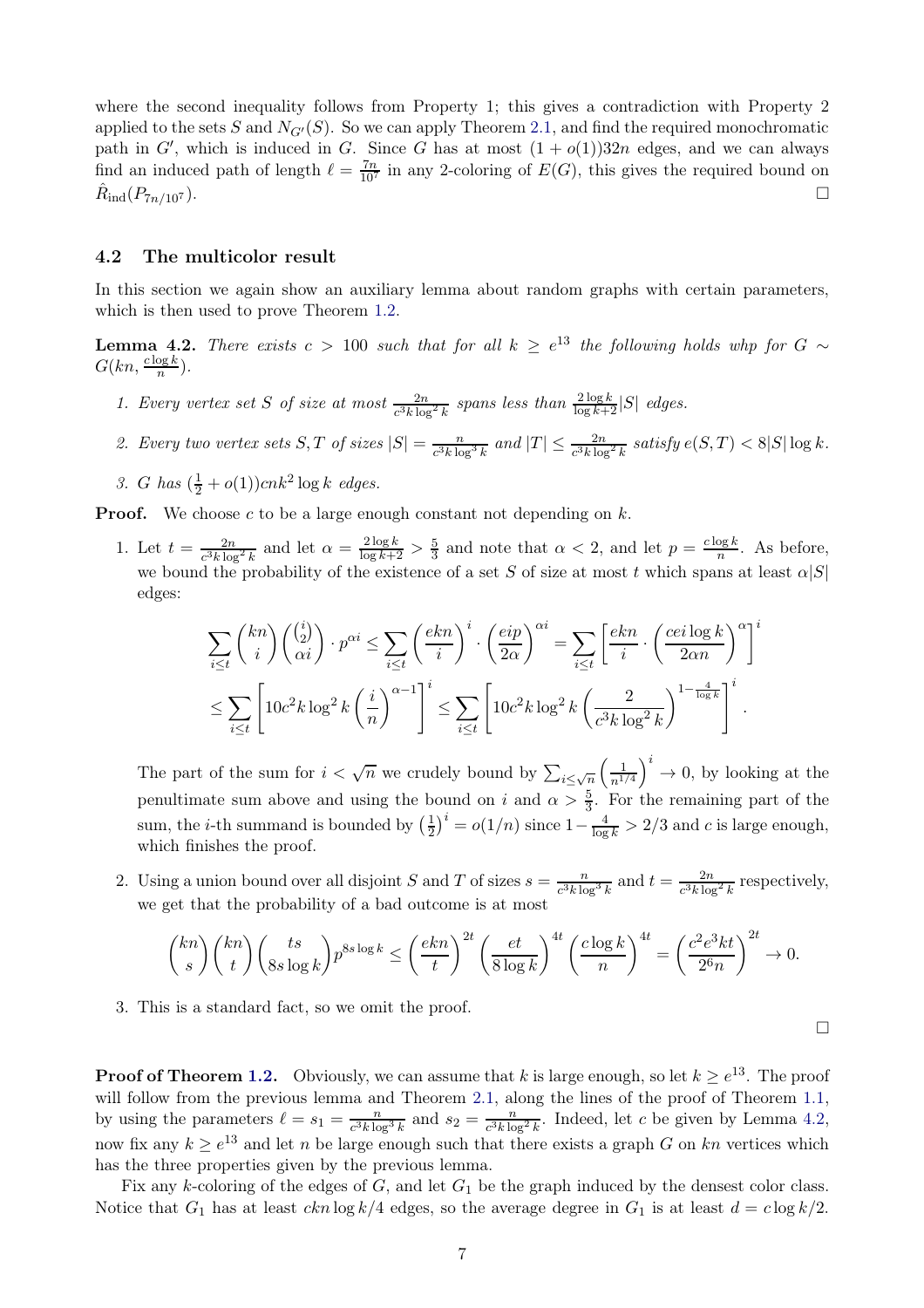Now we obtain the graph  $G'$  from  $G_1$  by successively removing all vertices of degree at most  $d/4$ until there are none. It is easy to show, by using the first property from Lemma [4.2,](#page-6-0) that  $G'$  has at least  $s_1 + s_2 + \ell$  vertices. As in the proof of Theorem [1.1,](#page-0-2) we want to show that the two conditions of Theorem [2.1](#page-2-6) hold for the graphs  $G'$  and  $G[V(G')].$ 

The first one directly follows from the first property of G. For the second one, let  $S \subseteq V(G')$ with  $|S| = s_1$ , and suppose  $|N_{G'}(S)| < s_2 + \ell < 2s_2$ . We reach a contradiction again as in the proof of Theorem [1.1,](#page-0-2) by using the first and second property of  $G$ , and the minimum degree condition on  $G'$ . Hence we can apply Theorem [2.1,](#page-2-6) and get an induced path in  $G'$  of length  $\ell$ , which completes the proof.  $\Box$ 

### <span id="page-7-13"></span>References

- <span id="page-7-12"></span>[1] D. Bal and L. DeBiasio, *New lower bounds on the size-Ramsey number of a path*, arXiv:1909.06354 (2019).
- <span id="page-7-10"></span>[2] J. Beck, *On size Ramsey number of paths, trees, and circuits. I*, J. Graph Theory 7 (1983), 115–129.
- <span id="page-7-9"></span>[3] B. Bollobás, *Random graphs*, 2nd ed., Cambridge Studies in Advanced Mathematics 73, Cambridge University Press, 2001.
- <span id="page-7-15"></span>[4] N. Draganić, S. Glock, and M. Krivelevich, *The largest hole in sparse random graphs*, arXiv:2106.00597 (2021).
- <span id="page-7-14"></span>[5] A. Dudek and P. Prałat, *An alternative proof of the linearity of the size-Ramsey number of paths*, Combin. Probab. Comput. 24 (2015), 551–555.
- <span id="page-7-3"></span>[6] , *On some multicolor Ramsey properties of random graphs*, SIAM J. Discrete Math. 31 (2017), 2079–2092.
- [7] K. Dutta and C. R. Subramanian, *On induced paths, holes and trees in random graphs*, 2018 Proceedings of the Fifteenth Workshop on Analytic Algorithmics and Combinatorics (ANALCO), SIAM, Philadelphia, PA, 2018, pp. 168–177.
- <span id="page-7-11"></span><span id="page-7-4"></span>[8] P. Erdős, R. J. Faudree, C. C. Rousseau, and R. H. Schelp, *The size Ramsey number*, Period. Math. Hungar. 9 (1978), 145–161.
- <span id="page-7-5"></span>[9] P. Erdős and Z. Palka, *Trees in random graphs*, Discrete Math. 46 (1983), 145–150.
- <span id="page-7-6"></span>[10] W. Fernandez de la Vega, *Induced trees in sparse random graphs*, Graphs Combin. 2 (1986), 227–231.
- <span id="page-7-7"></span>[11] , *The largest induced tree in a sparse random graph*, Random Struct. Alg. 9 (1996), 93–97.
- <span id="page-7-8"></span>[12] A. M. Frieze and B. Jackson, *Large holes in sparse random graphs*, Combinatorica 7 (1987), 265–274.
- <span id="page-7-0"></span>[13] , *Large induced trees in sparse random graphs*, J. Combin. Theory Ser. B 42 (1987), 181–195.
- <span id="page-7-1"></span>[14] R. L. Graham and V. Rödl, *Numbers in Ramsey theory*, Surveys in Combinatorics 123 (1987), 111–153.
- [15] P. E. Haxell, Y. Kohayakawa, and T. Łuczak, *The induced size-Ramsey number of cycles*, Combin. Probab. Comput. 4 (1995), 217–239.
- <span id="page-7-2"></span>[16] S. Janson, T. Łuczak, and A. Ruciński, *Random graphs*, John Wiley & Sons, 2000.